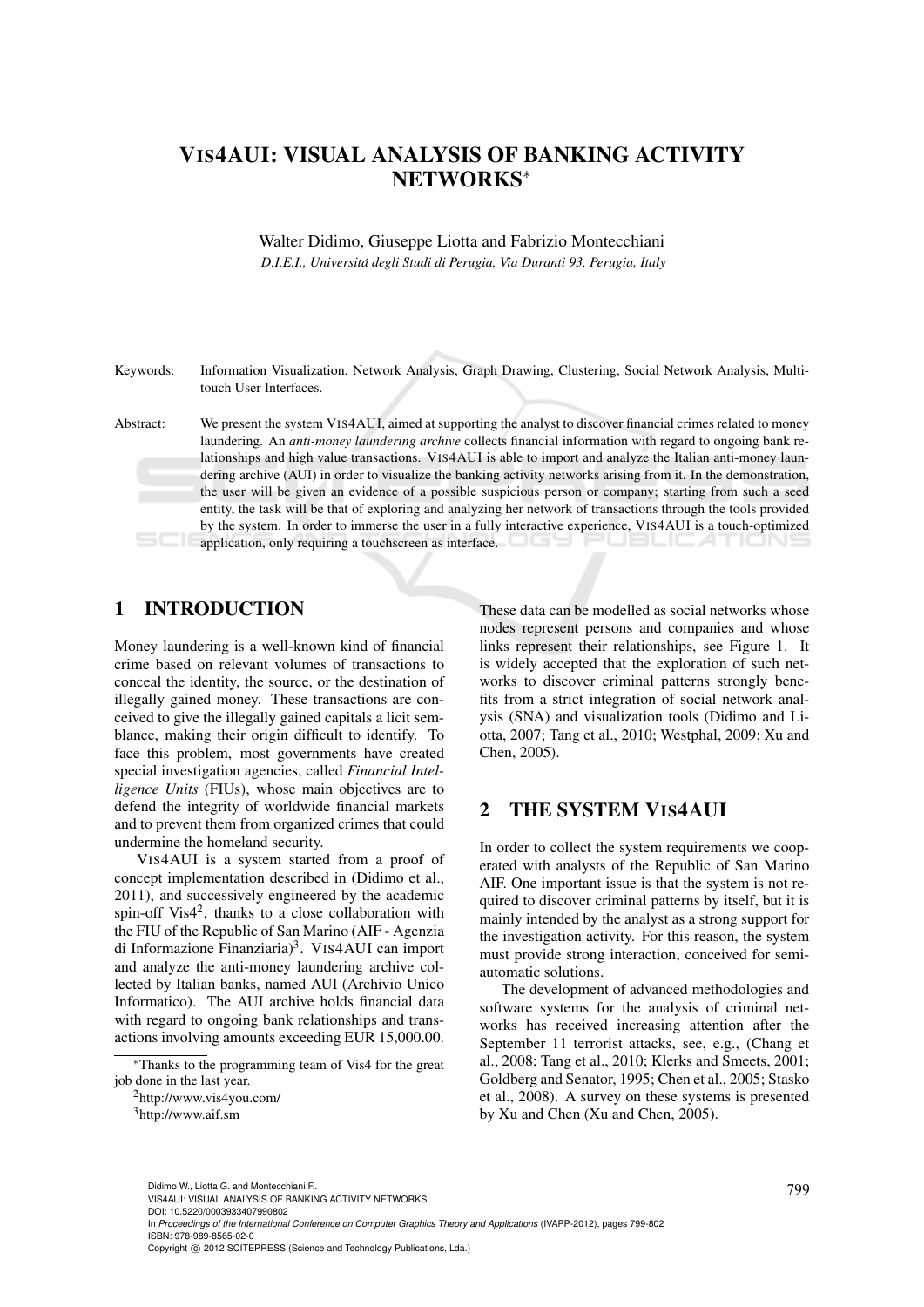

Figure 1: A bank activity network drawn by VIS4AUI. The near window shows some details about a subset of transactions involved in the network.

In the remainder of this section we summarize the mation at her convenience. These two kinds of intermain features of VIS4AUI; see (Didimo et al., 2011) for further details on the algorithmic aspects of the system.

### 2.1 Exploring and Analyzing the Network

The financial networks to be analyzed are automatically drawn by the system using a customized forcedirected algorithm, which is able to handle position constraints and clusters. We recall that force-directed algorithms have been introduced by Eades (Eades, 1984) and received a lot of attention both in the graph visualization literature and in the implementation of industrial software, see, e.g., (Fruchterman and Reingold, 1991; Chen et al., 2005). The basic idea of a force-directed algorithm is to model the network as a physical system: Different kinds of forces are exerted on each node, and the final placement of all nodes in the visualization will correspond to an equilibrium status of the physical system.

In VIS4AUI, the visual exploration of the financial networks is supported by a combination of a *bottom-up* and of a *top-down* interaction paradigm. With the former one the analyst can start from a seminal node and iteratively enhance the network with new elements by adding neighbours of the displayed nodes. With the latter one the analyst can use hierarchical clustering to recursively aggregate elements on the whole network currently displayed. Each cluster can be collapsed or expanded independently at any time, so that the analyst can simplify the visual inforaction paradigms can be alternated while maintaining consistency.

Moreover, VIS4AUI makes it possible to mix automatic and manual clustering, and is equipped with several tools for social network analysis other than clustering, like different types of indices to measure the centrality of each actor in the network.

Finally, the intelligence process is also supported by a powerful saving system, which allows the user to revert to any previous save and to create a new branch of saves on the time-line (see Figure 2).



Figure 2: A tree of saves related to an investigation.

#### 2.2 Interface and Interaction

Here we describe the interface and interaction of VIS4AUI in more details. The user interface of VIS4AUI is touch-optimized, hence every interaction described below can be performed using either a mouse or a touchscreen.

The analyst can start a new investigation from a desired *seed entity* (e.g., a person or a company),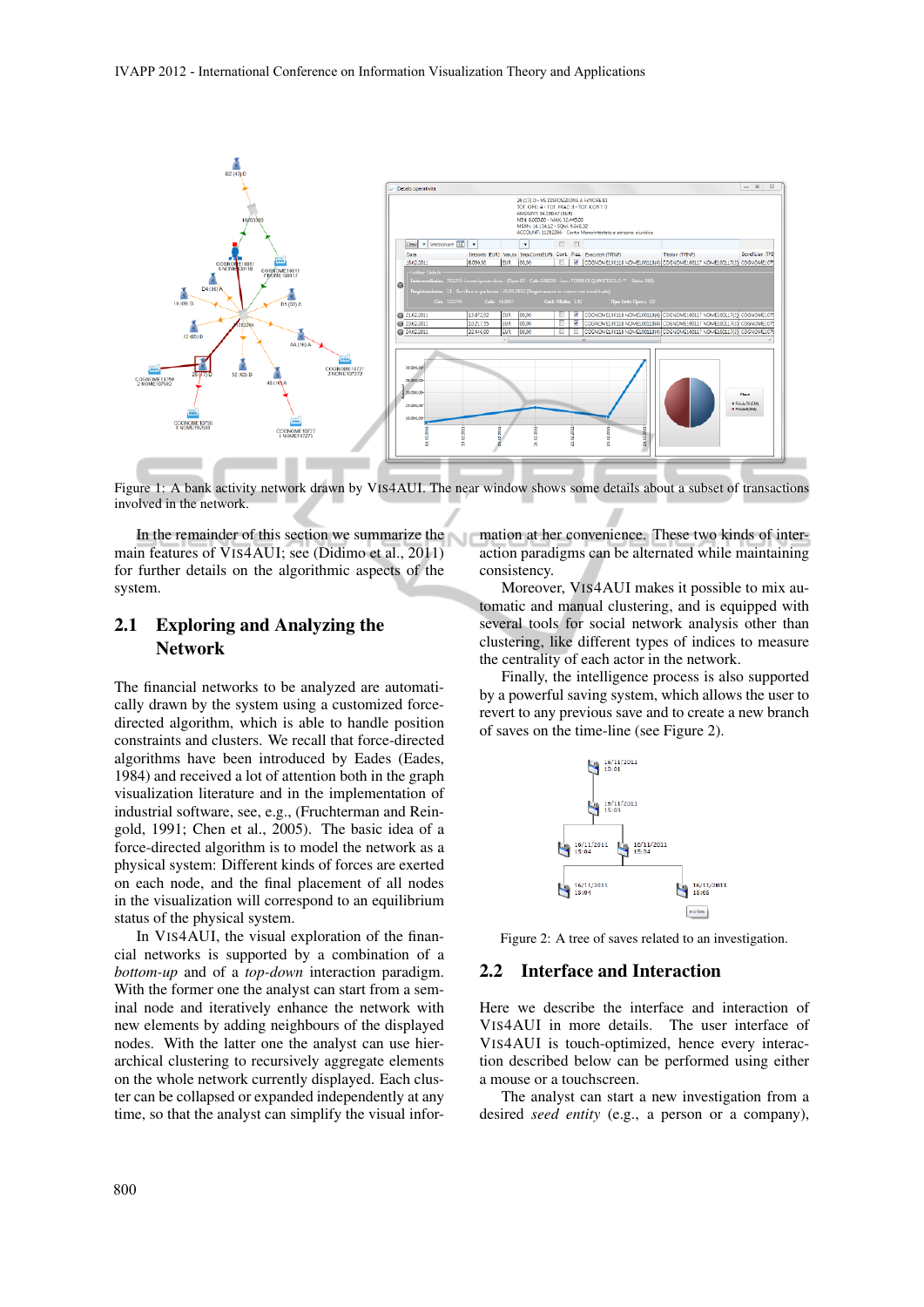

Figure 3: The main window of VIS4AUI.

searching in the database accessed by VIS4AUI. At the beginning only the seed entity and its adjacent nodes are displayed. The analyst can then explore and elaborate on the network with different interactive tools:

AN.

SCIENCE

Bottom-up Exploration. The set of nodes and edges can be incrementally enhanced by exploring some of the displayed entities. By double clicking or double tapping a node, all of its neighbours and their connections are added to the current network, if not already shown. A new layout is automatically computed according to the status of the previous network, which depends on the presence of cluster regions or other types of geometric constraints. If the previous drawing contained a hierarchy of cluster regions, every node that enters in the new network is automatically assigned to a suitable cluster region according to a criterion aimed at keeping the coherence of the clustering. A small green box over a node indicates that such a node has not been explored yet; this avoids the analyst to repeat the same exploration action twice.

Top-down Exploration. The analyst can ask the system to automatically compute a cluster hierarchy on the current network. This action will group nodes into clusters and sub-clusters according to some specific algorithm. Our current clustering algorithm exploits the concept of *k-core*, which has been proven to be effective for discovering relevant groups in social networks, see, e.g., (Batagelj et al., 1999; Dorogovtsev et al., 2005; Goltsev et al., 2006; Seidman, 1983). However, different types of clustering algorithms can be easily plugged in the system. Once a cluster hi-

JBL ATIONS erarchy has been computed, the system decides the initial dimensions of each cluster region based on the number of nodes inside it. In the layout, the boundary of each cluster region is displayed as a rectangle. To help the analyst in capturing the structure of the cluster hierarchy, the corresponding cluster inclusion tree is also displayed on the left-hand side of the interface. VIS4AUI offers various interaction facilities with the clusters and their regions. The analyst can drag nodes inside or outside a cluster region, so modifying its associated cluster. She can move a cluster inside or outside another cluster, so modifying the cluster hierarchy. She can create new clusters or delete some of the existing ones. She can collapse or expand a cluster region, so to hide/show its interior. The drawing algorithm will react at each user's change in order to rearrange the layout. The analyst can also resize each cluster region at her convenience with the same kind of interaction used to resize a window in a classical operating system graphical user interface, that is, dragging the boundary of the cluster. Resizing clusters acts as a focus+context technique with multiple foci.

 $\sqrt{2}$ 

Node Centrality. VIS4AUI implements a wide range of indices for measuring the centrality of a node, like betweenness, closeness and degree. The value of a specific type of index is conveyed in the layout by displaying a small disk near to its associated node, the color of the disk reflect the value in a scale from white to black. The analysts can quickly switch from the visualization of a type of index to another and all indices are normalized so that they can be eas-